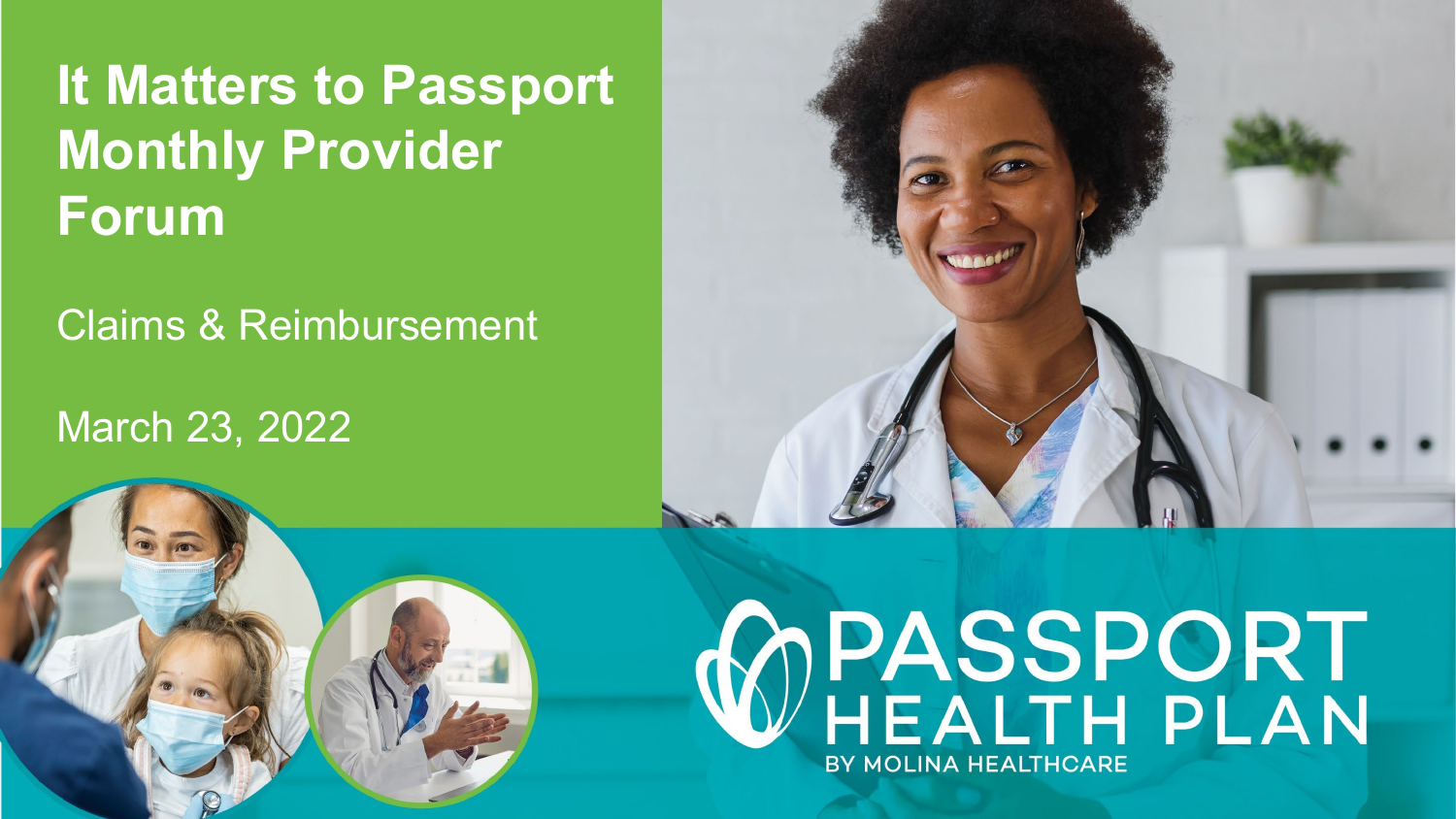### **Agenda**



- $\triangleright$  [Meet the Provider Services Team](#page-2-0)
- **▶ [Important Plan Updates and Reminders](#page-3-0)**
- **▶ [Claims and Reimbursement](#page-9-0)**
- ▶ [Open Forum/Provider Feedback](#page-16-0)

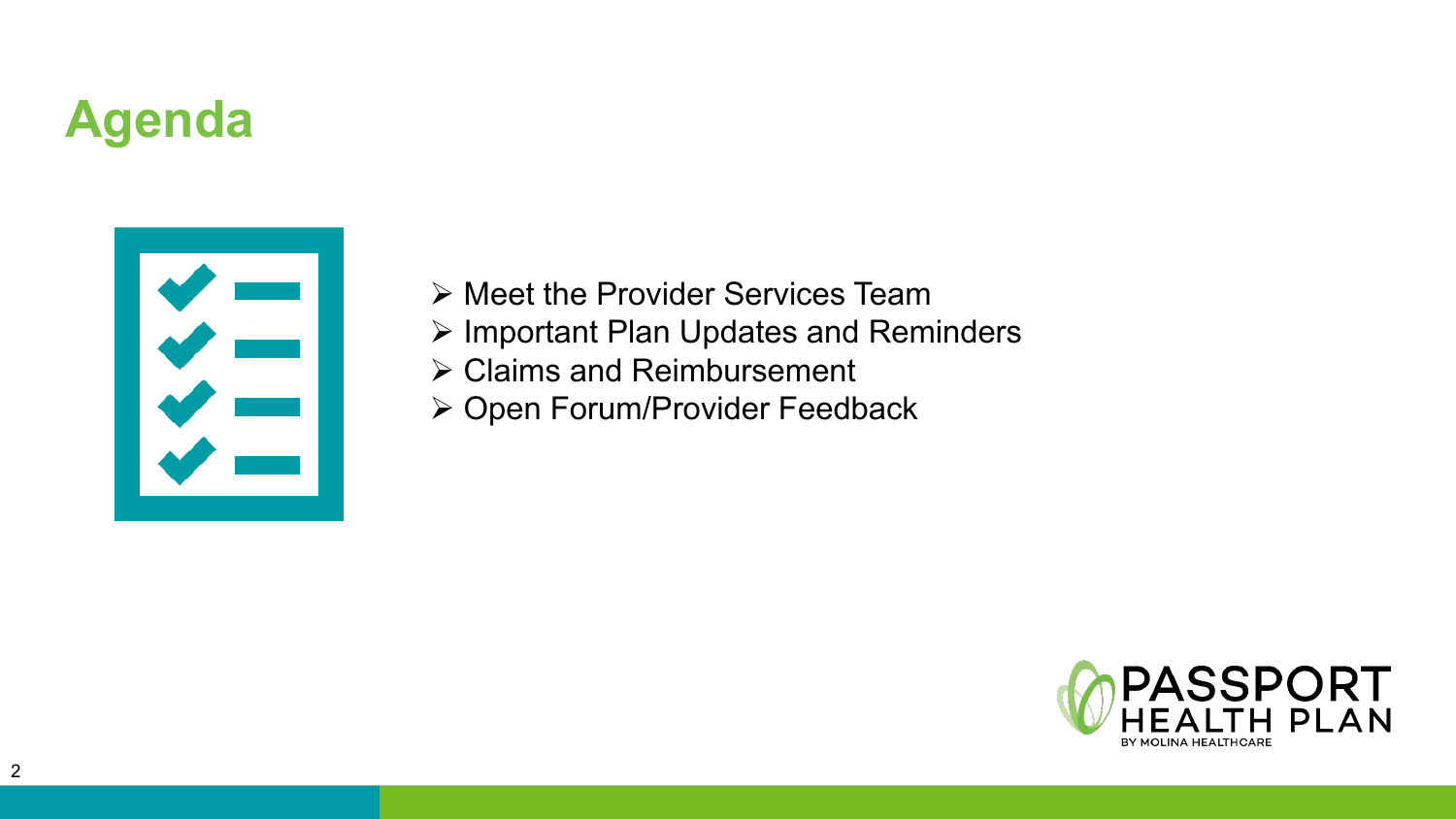### <span id="page-2-0"></span>**Meet the Provider Services Team**

Your dedicated Provider Services Representative is always a phone call or email away!





Click [here](https://www.molinahealthcare.com/-/media/Molina/PublicWebsite/PDF/Providers/ky/medicaid/MeetTheTeam.pdf) for a downloadable Meet the Team PDF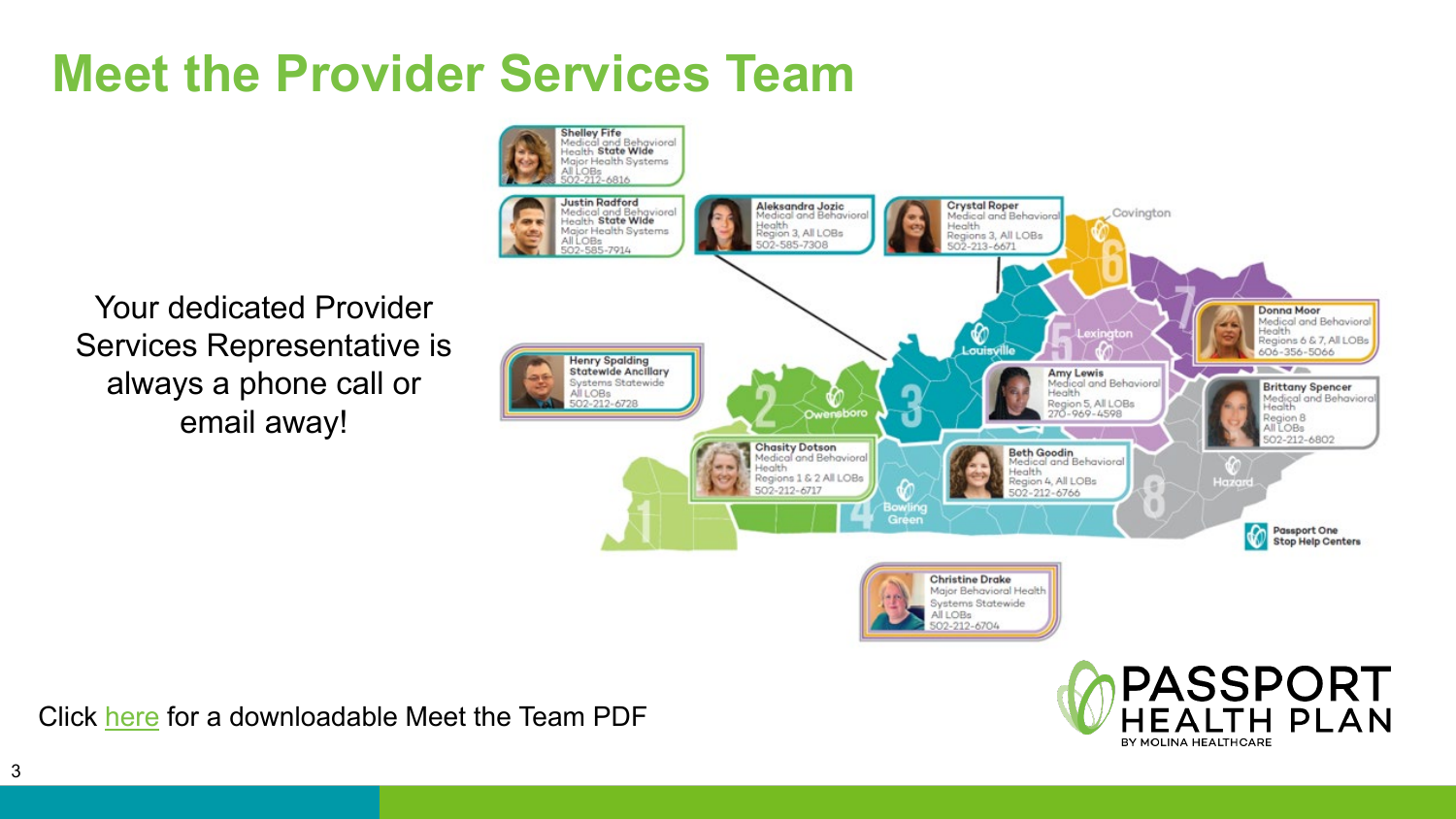### <span id="page-3-0"></span>**Important Updates and Reminders (1 of 3)**

#### **Prior Authorization Guidance Update from DMS**

Per an update provided by DMS on March 16, 2022:

- Medicaid Fee-for-Service (FFS) and Managed Care Organizations (MCOs) may require prior authorization (PA) for all **inpatient and outpatient Medicaid services** provided by Kentucky Medicaid enrolled inpatient hospital providers (Provider Type 01) except for admissions with a COVID diagnosis, effective **May 1, 2022**
- FFS and MCOs may require PA, for **provider type 93, Rehabilitation Distinct Part Unit**, effective **May 1, 2022**
- FFS and MCOs may require PA, for **provider type 12, Skilled Nursing Facilities**, effective **May 1, 2022**

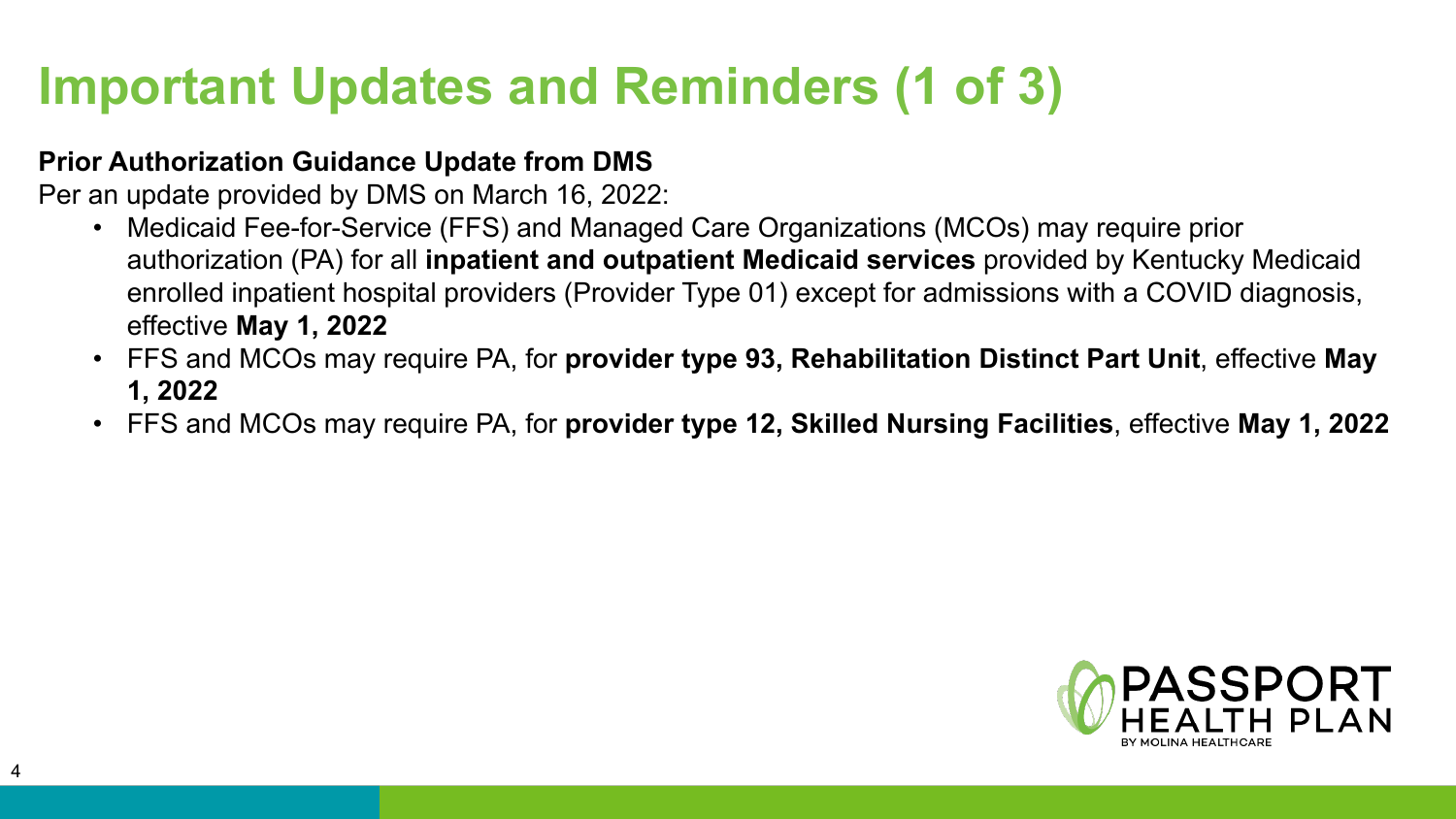### **Important Updates and Reminders (2 of 3)**

#### **Process for Handling Member Incarceration**

For reconsideration of claims denied for incarceration, provide one of the following types of documentation:

- Signed statement to the MCO that the member was seen on MM/DD/YYYY, with no guard, not handcuffed
- Statement from the incarceration facility with dates of arrest and discharge
- The MAP-INC form
- Signed statement from provider that member was released home after services
- Signed statement from member accepted as client statement (as long as there's no reason to doubt)

#### **Claims Report Available on Provider Portal**

Portal users may now pull claim reports via the Passport Payer Space within the Availity Portal. Simply click on the Reports tile and input your desired search criteria!

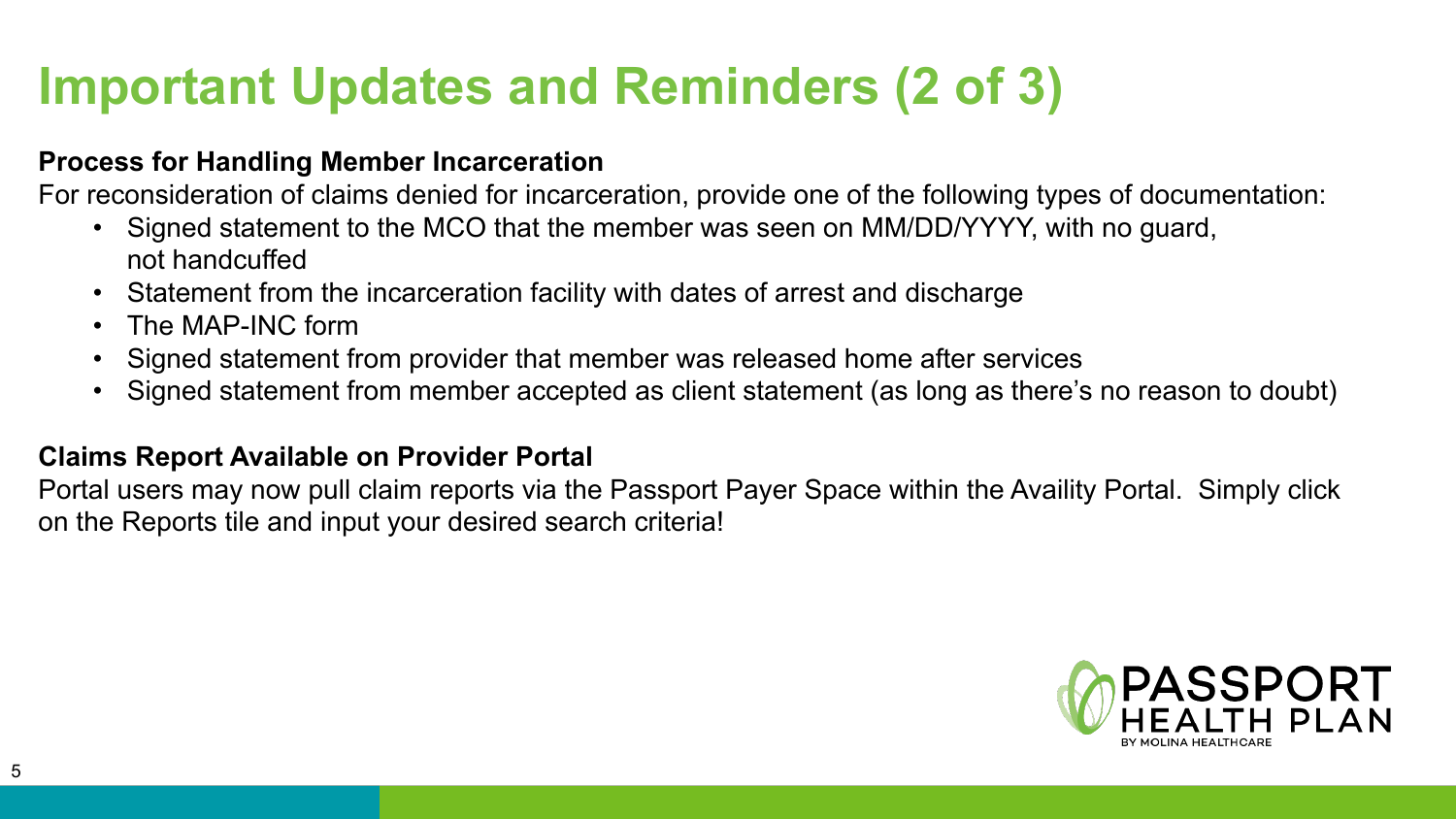#### **Important Updates and Reminders (2 of 3)**

#### **Ask the Expert Series**

Ask the Expert is a virtual series developed to ensure our Community Advocates have all the information and resources to help improve the health and quality of our members' lives. Click [here](https://www.molinahealthcare.com/members/ky/en-us/brokers/ask-experts2.aspx) to learn more.

#### **COVID Home Test Kits Reimbursement**

Per the Kentucky Medicaid Pharmacy Provider Notice # 267, Kentucky Medicaid will now reimburse pharmacies for at-home COVID-19 Rapid Antigen test kits through Point of Sale for Medicaid members. Click [here](https://www.molinahealthcare.com/providers/ky/medicaid/comm/newsarticlepage.aspx?ArticleID=111&lob=&type=IsNewsMediaSpecial&year=All&State=ALL&ArticlePageLink=/providers/ky/medicaid/comm/newsarticlepage.aspx) for more information regarding billing guidance, covered NDCs and more.

#### **COVID-19 Vaccine Incentive for Members**

Passport members who receive the vaccine on or after June 1, 2021 may quality for a \$100 gift card to WalMart, Amazon, Kroger or CVS. For more information or for a flyer to give to your Passport members click [here](https://www.molinahealthcare.com/members/ky/en-us/-/media/Molina/PublicWebsite/PDF/members/ky/en-us/Medicaid/Flyer_MolinaKY680MMBR04987VaccineIncentivePassport_R.pdf).

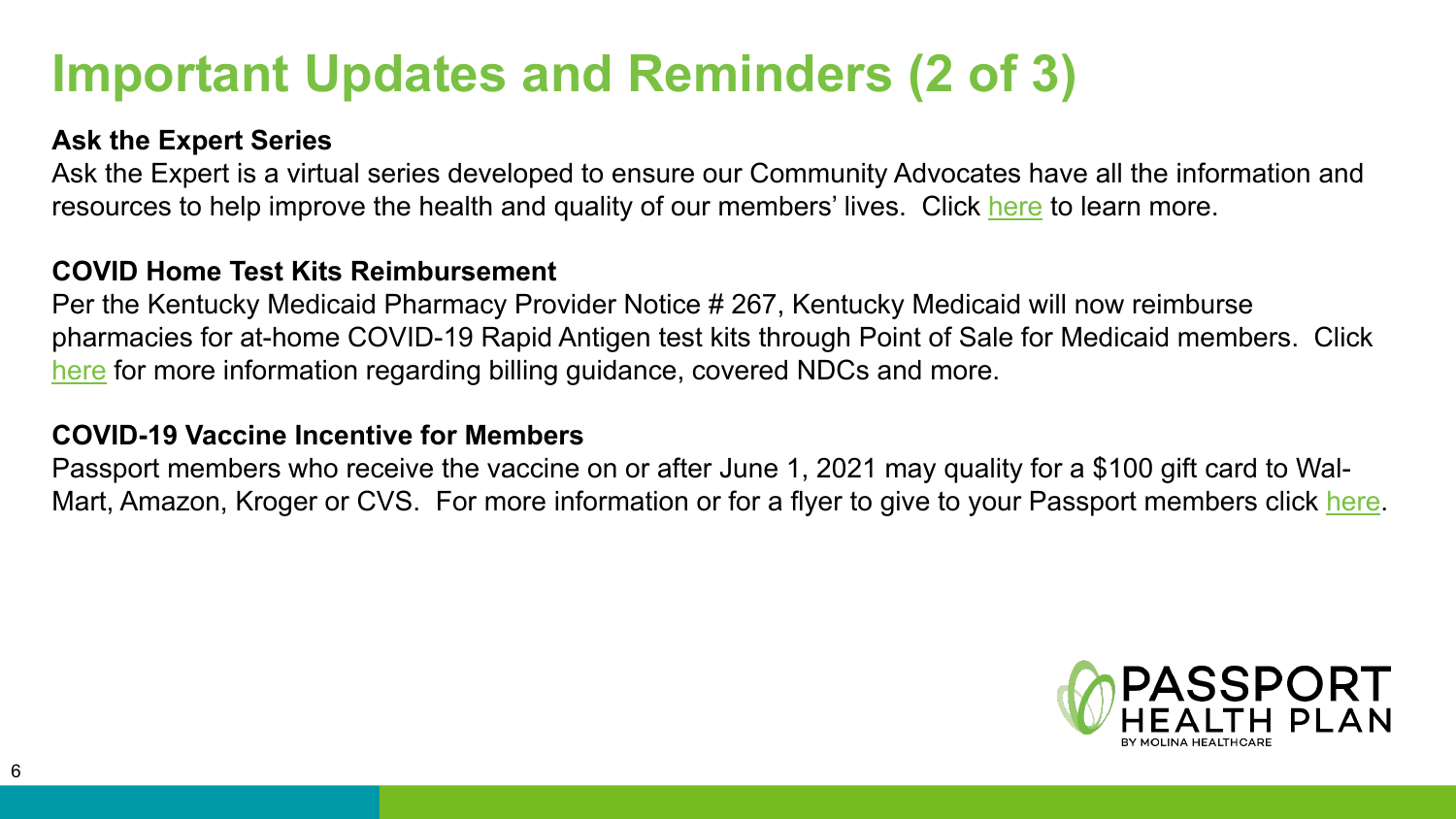### **Passport Marketplace Launched 1/1/2022 (1 of 2)**



7

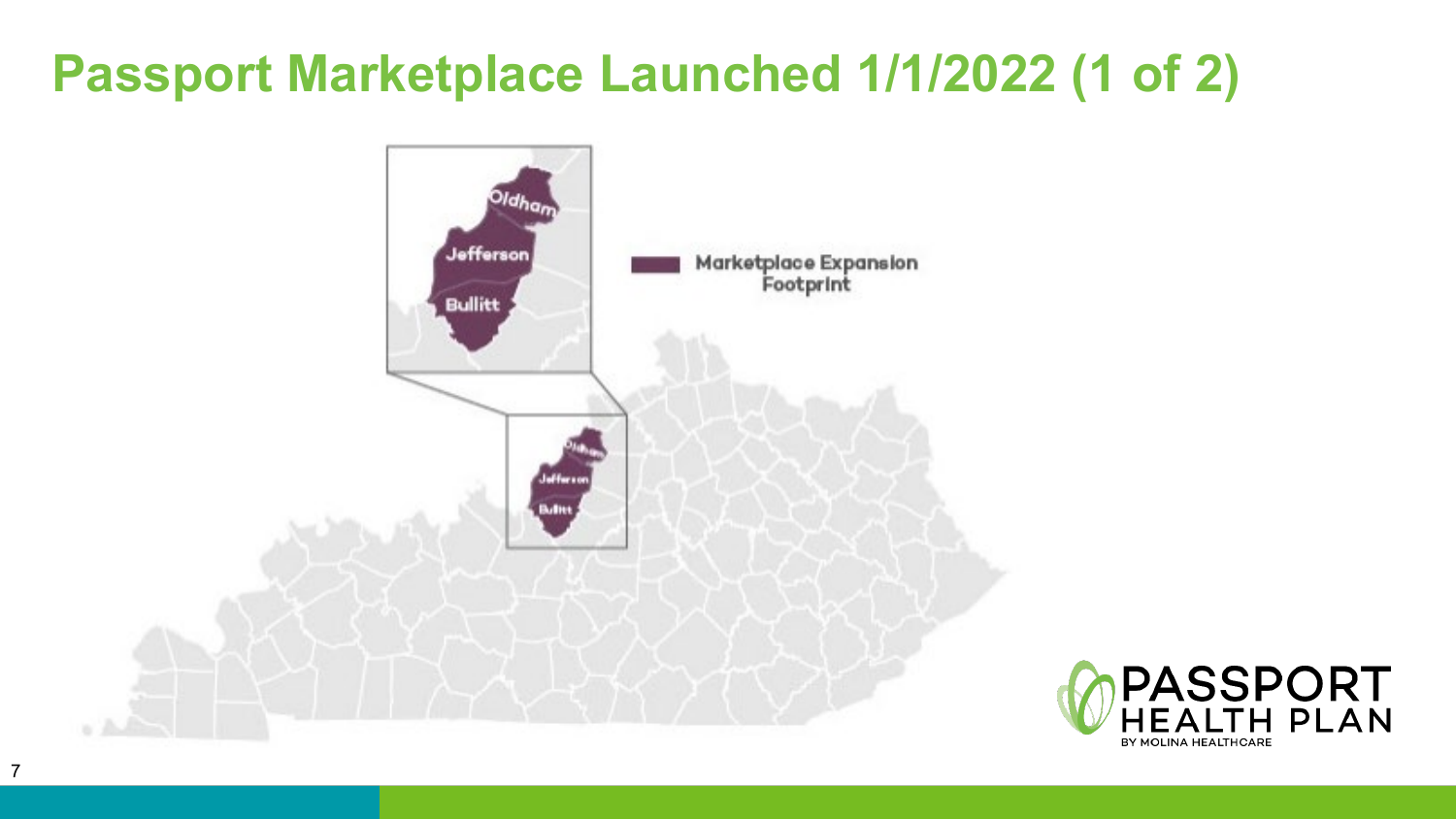### **Passport Marketplace Launched 1/1/2022 (1 of 2)**

- $\triangleright$  Passport Marketplace Provider Manual is live on our website
- Visit [www.passporthealthplan.com/Marketplace](http://www.passporthealthplan.com/Marketplace) to learn more about our Marketplace product
- $\triangleright$  Interested in joining Passport's Marketplace network? Click [here](https://www.molinahealthcare.com/-/media/Molina/PublicWebsite/PDF/Providers/ky/medicaid/ProviderContractRequestForm.pdf) to request a contract.



Together for a better Kentucky

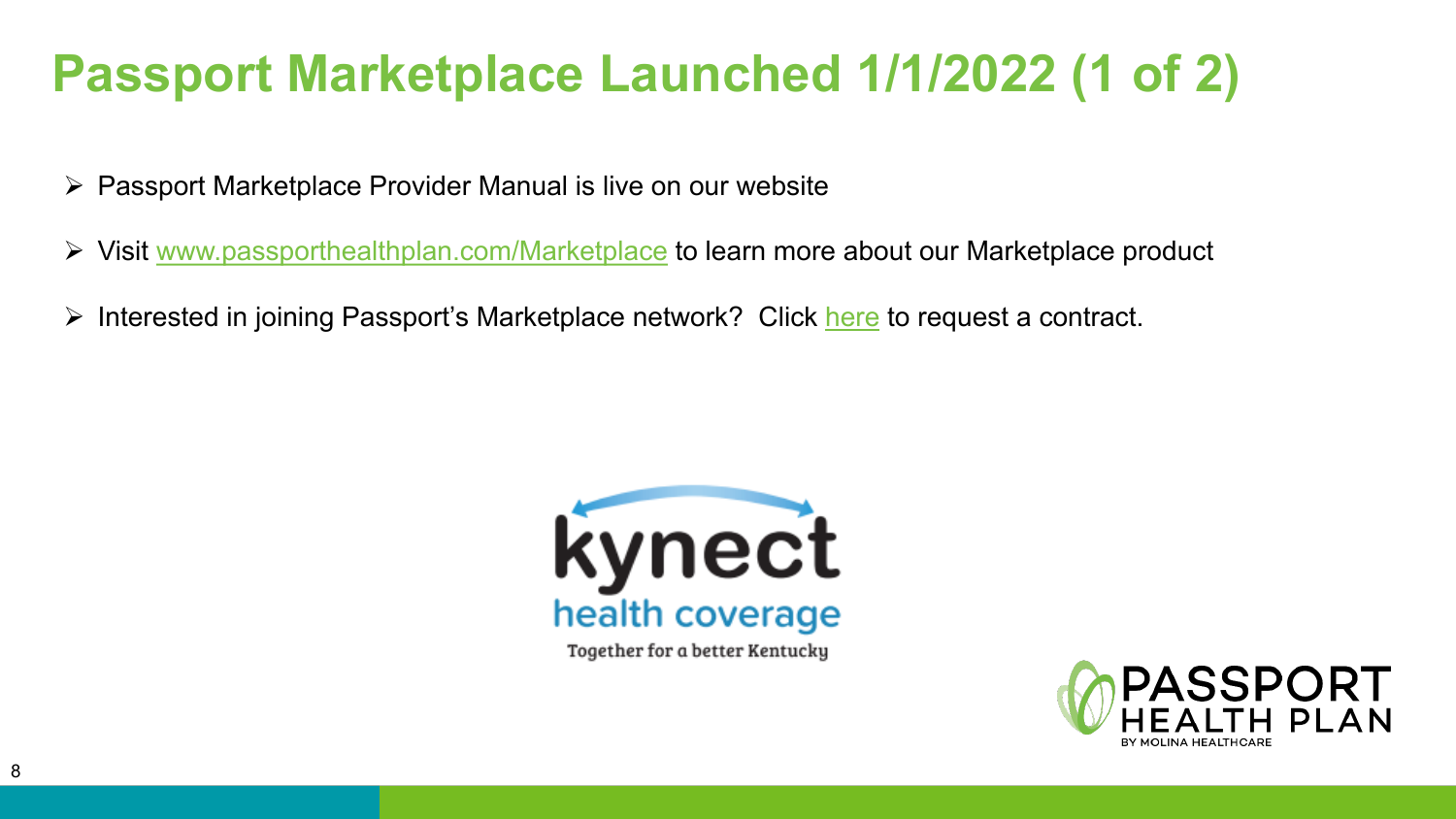### **Upcoming It Matters to Passport Forum Dates**



**Mark your calendars and join us for our monthly virtual forums!** 

- $\triangleright$  April 27 Contracting and Enrollment
- $\triangleright$  May 25 PsychHub

Visit [www.Passporthealthplan.com/ItMatters](http://www.passporthealthplan.com/ItMatters) for more information or to register!

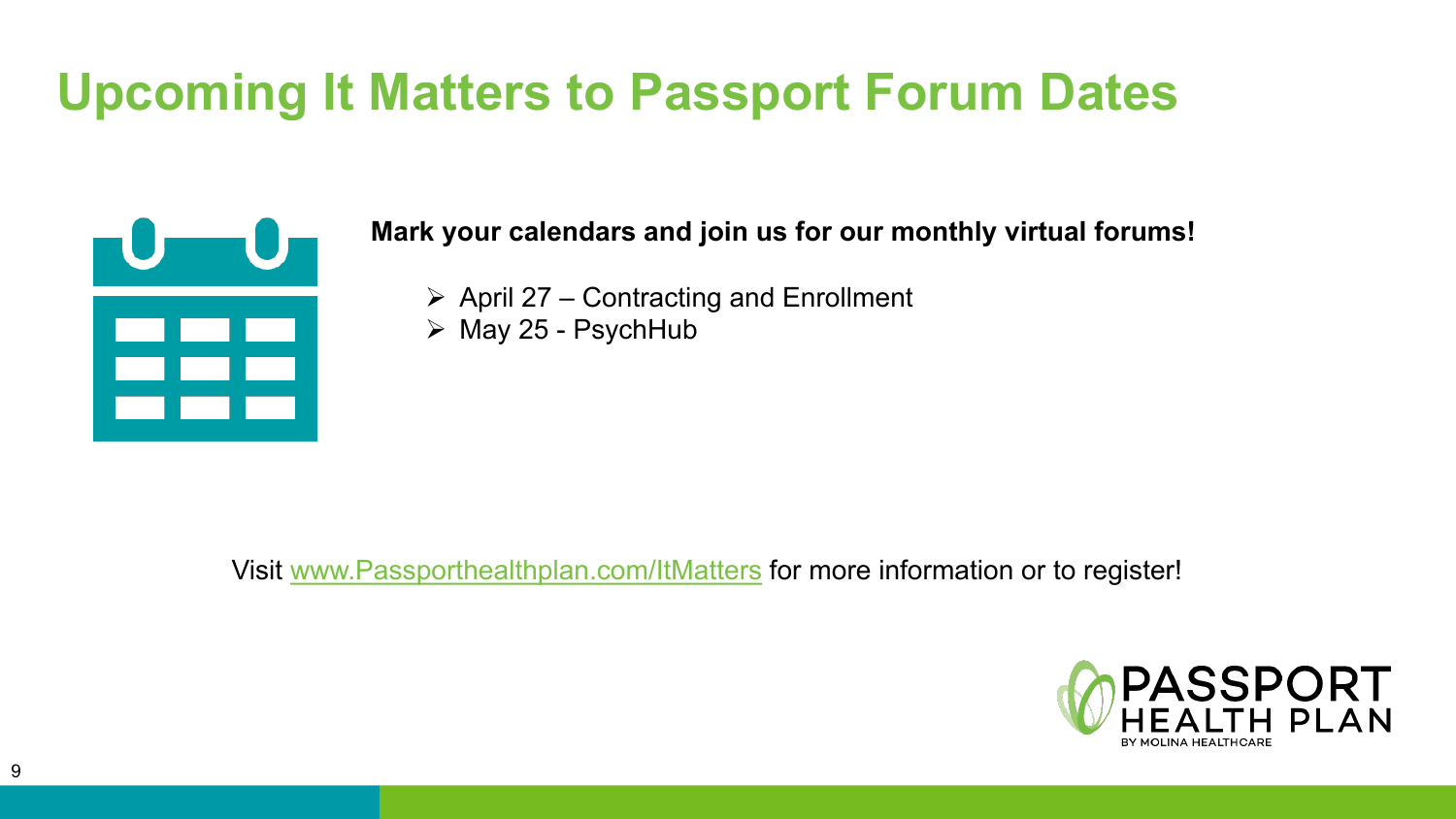## <span id="page-9-0"></span>**Claims and Reimbursement**

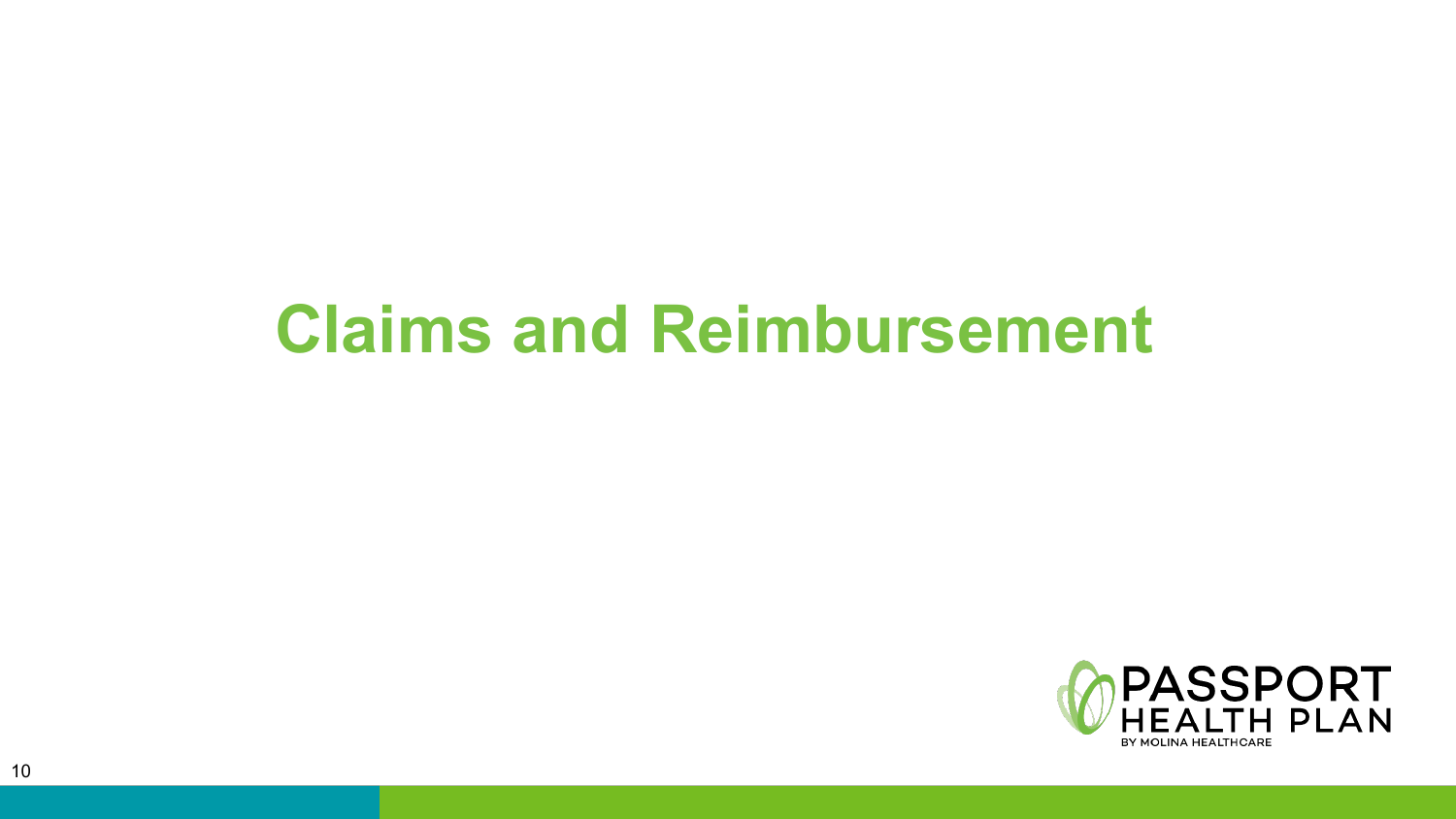#### **Definitions and Time Frames**

| <b>Clean Claim</b> | • Claim for Covered Services provided to a member that is<br>received timely by Passport<br>• Has no defect, impropriety, or lack of substantiating<br>documentation from the member's medical record regarding the<br><b>Covered Services,</b><br>• Is not subject to coordination of benefits or subrogation issues<br>• Is on a completed, legible CMS 1500 form or UB-04 form or<br>electronic equivalent |
|--------------------|---------------------------------------------------------------------------------------------------------------------------------------------------------------------------------------------------------------------------------------------------------------------------------------------------------------------------------------------------------------------------------------------------------------|
|                    |                                                                                                                                                                                                                                                                                                                                                                                                               |

#### **Timely Filing**

- Effective January 1, 2021, paper and electronic claims must be received within 365 calendar days of the date of discharge for inpatient services and date of service for outpatient services, unless otherwise specified in a provider's contract.
- Corrected and/or voided claims are subject to timely claims submission (i.e., timely filing) guide

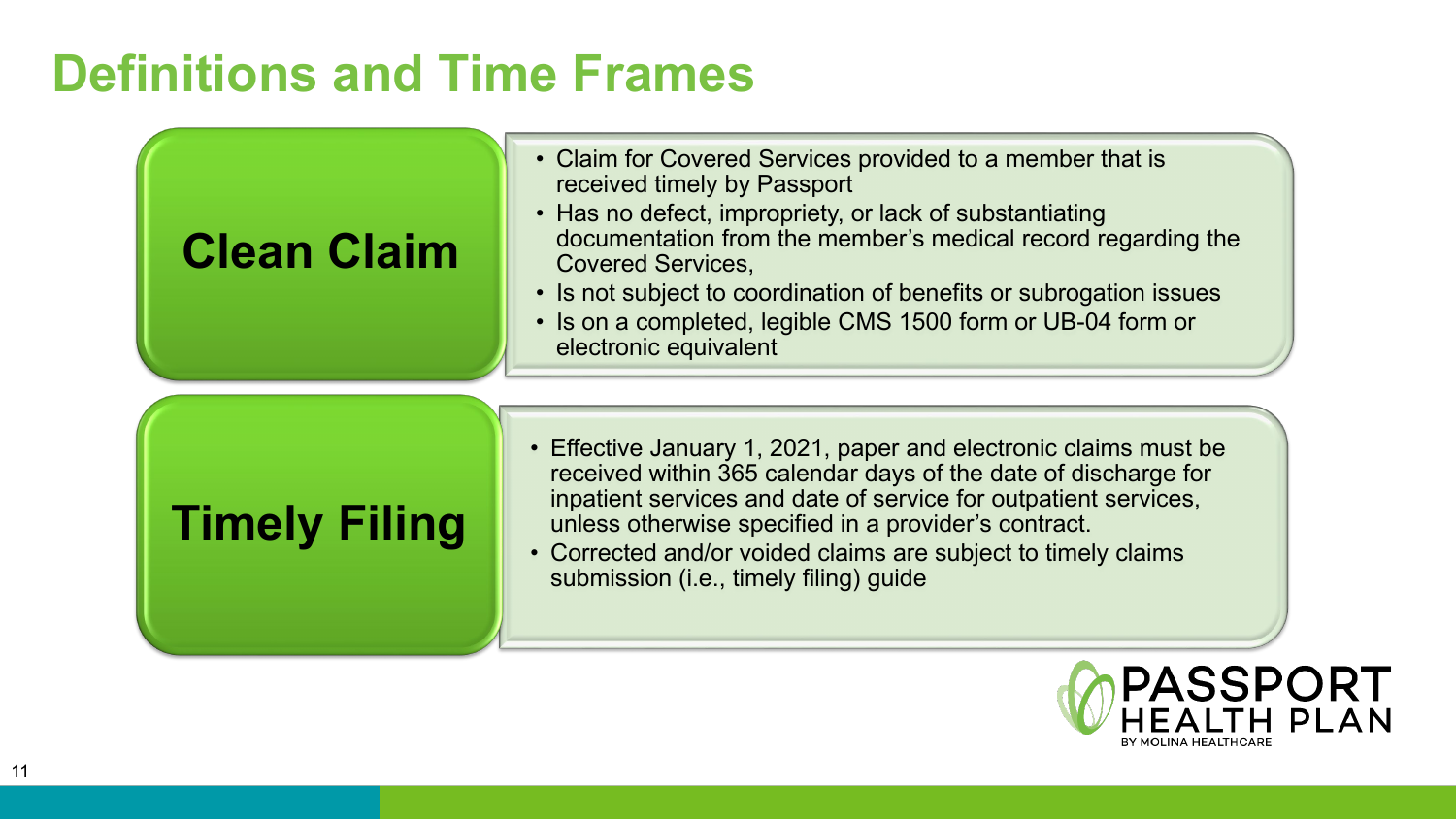#### **Claim Submission**

**Electronic Claims Submissions:**

- **Online Via Passport's Provider Portal, Availity Essentials (preferred):** [www.availity.com](http://www.availity.com/)
- **Electronic Data Interchange (EDI):**  Payer ID **61325**

For EDI claim submission issues please contact EDI Customer Service: Email: [EDI.claims@molinahealthcare.com](mailto:EDI.claims@molinahealthcare.com)



∰

**Paper Claim Submissions:** Passport Health Plan by Molina Healthcare P.O. Box 7114 London, KY 40742

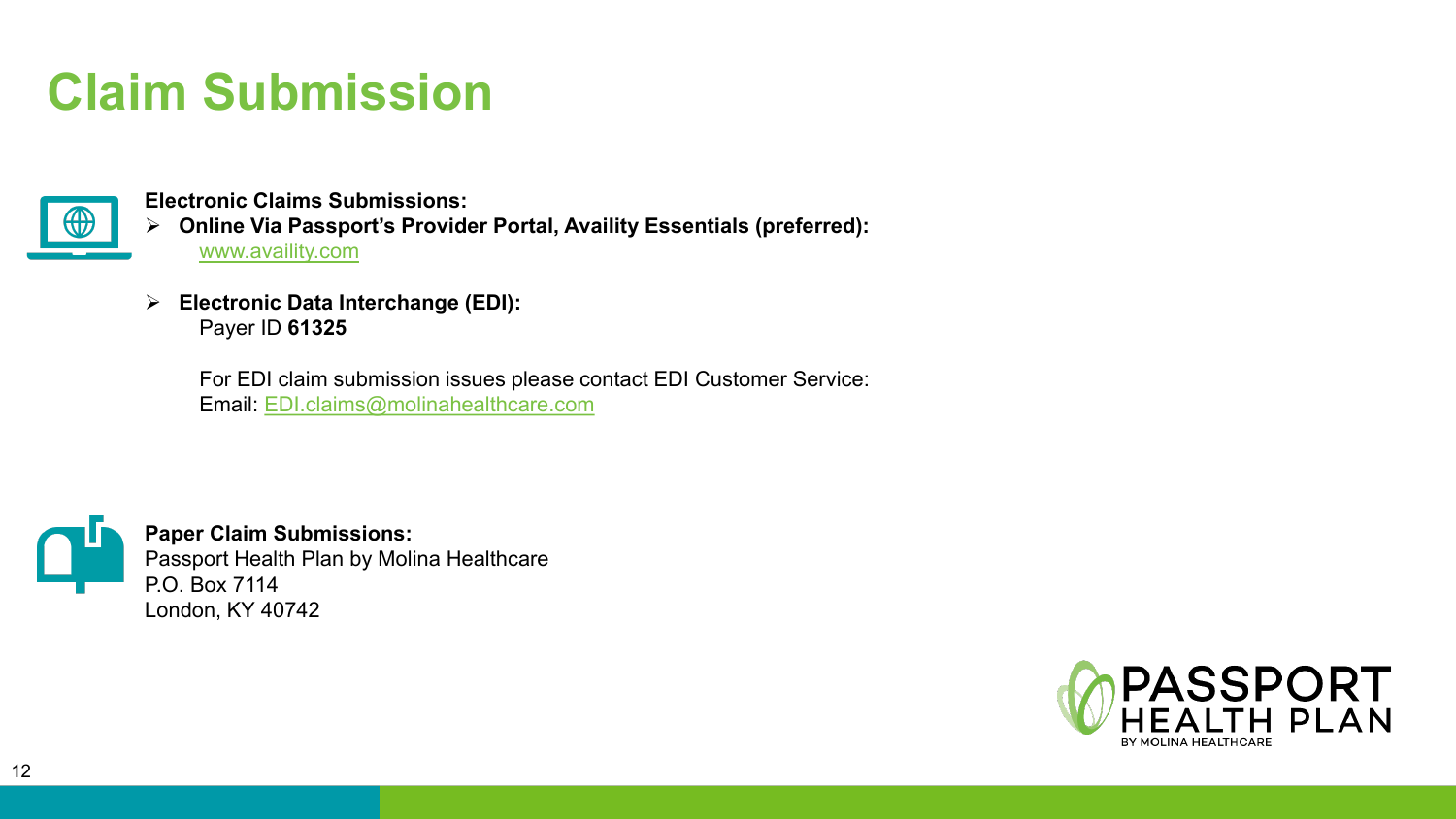### **Prompt Payment of Claims**

Passport is required by contract to implement Claims payment procedures in accordance with [42 CFR 447.46](https://www.law.cornell.edu/cfr/text/42/447.46), Passport shall comply with the timely Claims payment requirements of [42 CFR 447.45](https://www.law.cornell.edu/cfr/text/42/447.45).

Ensure 90% of all provider claims, are paid or denied within 30 days of the date of receipt of such claims and that 995 of all claims are processed within 90 days receipt.

| <b>Weekly/MTD Average TAT (Cal Days)</b> |            |             |  |
|------------------------------------------|------------|-------------|--|
| January                                  | February   | March       |  |
| 6.84 / 5.4                               | 5.28 / 5.2 | 5.42 / 5.25 |  |

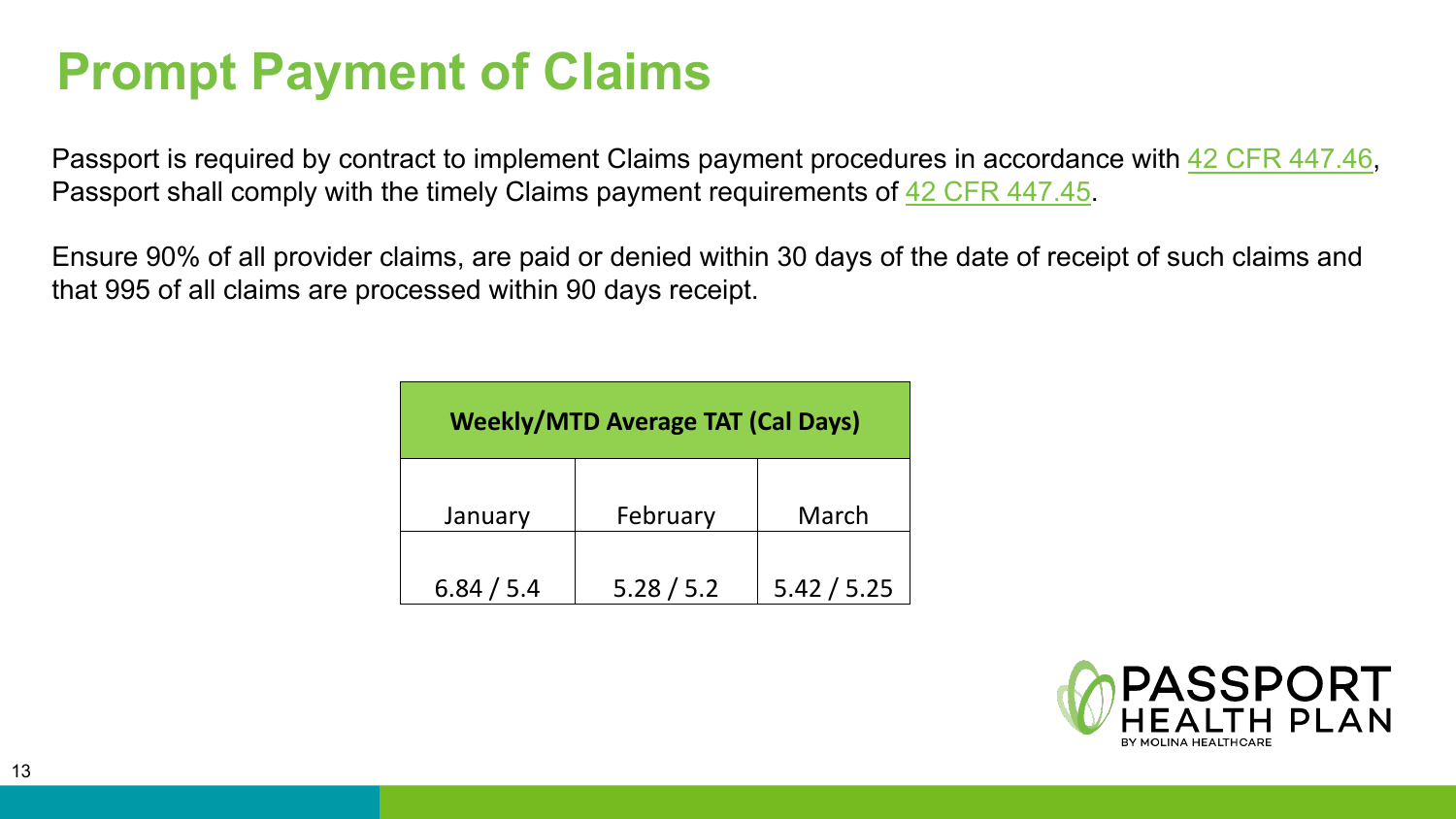#### **Top 5 Denial Reasons**

- 1. Missing Explanation of Benefits (Coordination of Benefits or Medicare Secondary Payer).
- 2. Optum requesting Medical Records on Molina's behalf. The allowed timeframe for Medical Record submission and any disputes is based on timely filing requirements. Please direct questions regarding this Medical Record request to Optum at (877) 244-0403.
- 3. Precertification/authorization/notification/pre-treatment absent.
- 4. Missing/incomplete/invalid diagnosis or condition.
- 5. Duplicate Claim Line (Same Provider/Member/DOS/CPT(Rev))



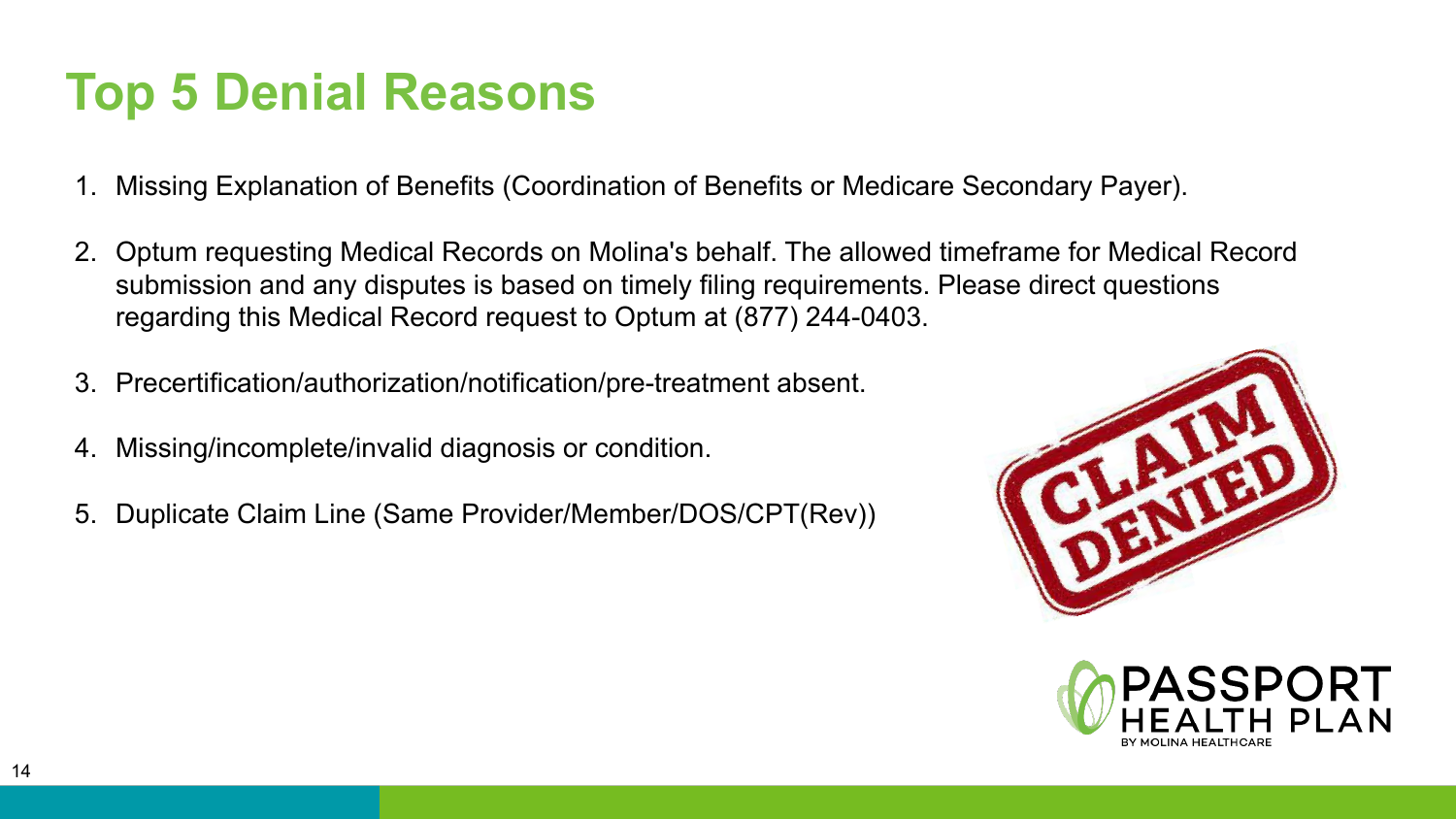#### **Top 5 Rejection Reasons**

- 1. Entity specialty/taxonomy code Entity=85, Billing
- 2. Cannot find member in plan database
- 3. Entity National Provider Identifier (NPI). Entity=72, Operating
- 4. Entity National Provider Identifier (NPI). Entity=85, Billing
- 5. Missing Ordering Provider



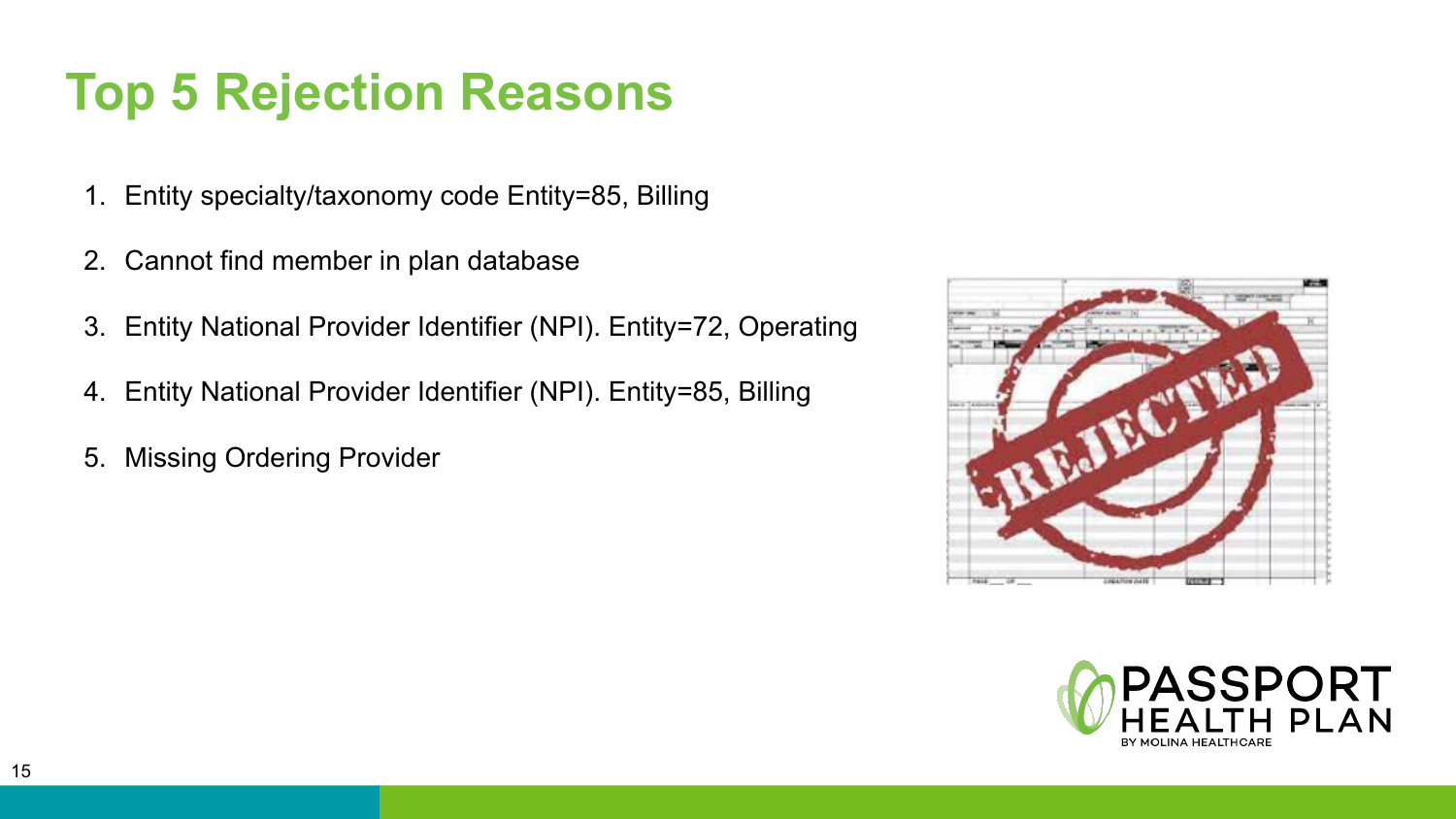### **Appeal Submission Methods**

Providers have **60 calendar days from the date of our adverse determination** to submit an appeal. The adverse determination date is the claim remittance date. The appeal submission timeframe may vary based on provider contract guidelines.



**Online via Provider Portal – Availity Essentials:**  [www.Avality.com](http://www.availity.com/)



**Email:**  MHK Provider GnA@molinahealthcare.com



**Fax:**  (866) 315-2572



**Mail:** 

Passport Health Plan by Molina Healthcare Attn: Provider Grievances PO Box 7114 London, KY 40742

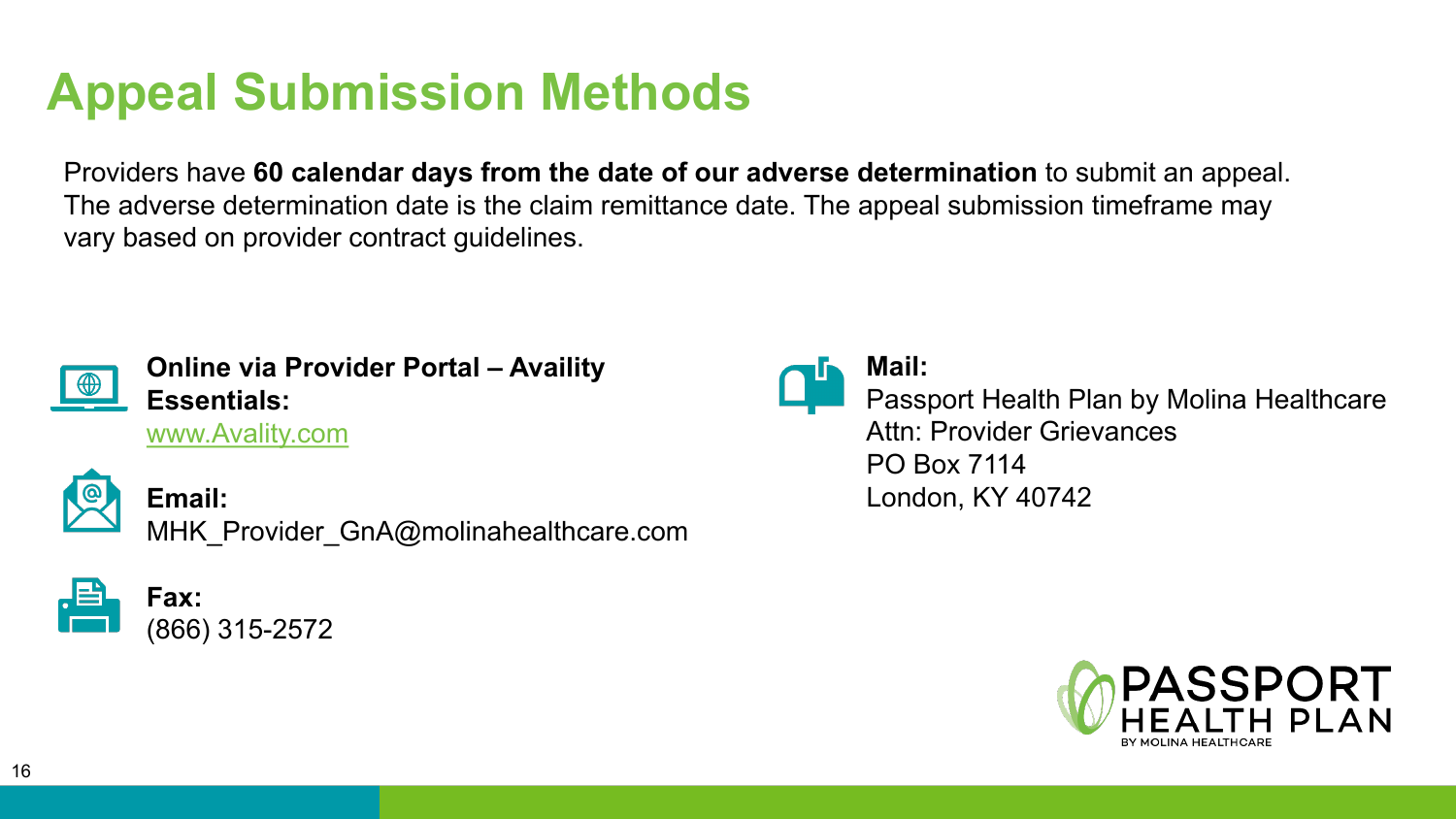### <span id="page-16-0"></span>**Claim Inquiries**

For all claims-related inquiries please contact the Provider Contact Center at:



**Online via Provider Portal – Availity Essentials (Preferred):** 

[www.Availity.com](http://www.availity.com/)

- $\triangleright$  Claim submission
- $\triangleright$  Claim status
- $\triangleright$  Remittance viewer
- $\triangleright$  Appeal submission



**Phone:**  (800) 578-0775 Monday – Friday 8am-6pm EST